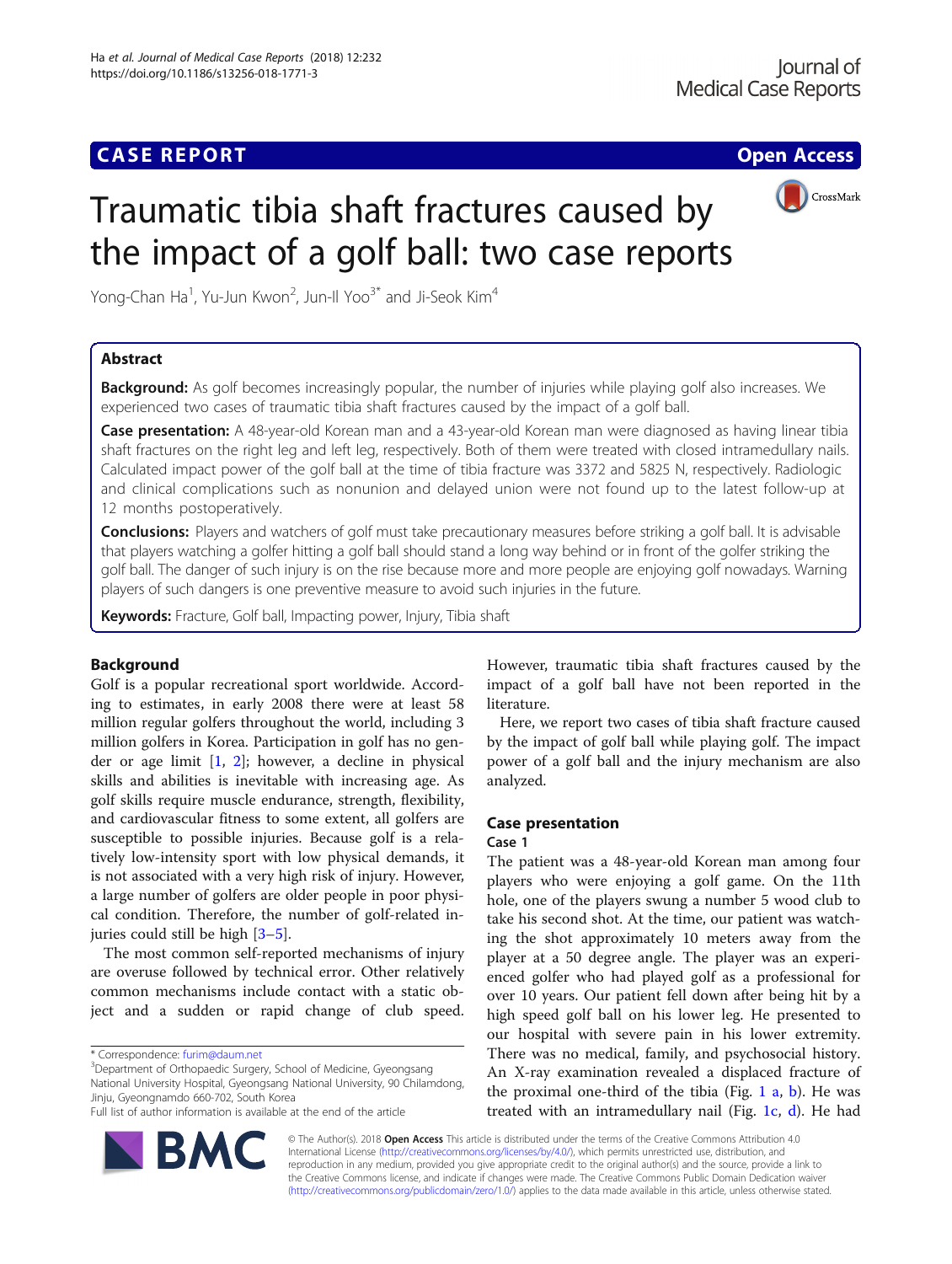<span id="page-1-0"></span>postoperative follow-up at 6 weeks, 3 months, 6 months, 9 months, 12 months, and then yearly.

## Case 2

A 43-year-old Korean man was one of four players who were enjoying a golf game. On the 12th hole, one of the players took a second shot with a wood club. The one who was making the swing was an inexperienced golfer. Our patient was watching the shot around 5 meters away, 15 degrees left of the player. The golf ball hit by the inexperienced player hit the lower leg of our patient. He was transferred to our hospital. He complained of severe pain of lower extremity. There was no medical, family, and psychosocial history. An X-ray examination revealed that he had a displaced fracture of the distal one-third of the tibia (Fig. [2a](#page-2-0), [b\)](#page-2-0). He was treated with an intrame[d](#page-2-0)ullary nail (Fig.  $2c$ , d). He had postoperative follow-up at 6 weeks, 3 months, 6 months, 9 months, 12 months, and then yearly.

## Discussion and conclusions

One of the most common mechanisms of golf injuries is overuse. The most frequent nature of injury reported is strains. The parts of the body that are most often injured are the lower back and the shoulder [\[4](#page-3-0), [6](#page-3-0), [7](#page-3-0)]. There have been many reports of golf injuries; however, tibia fracture due to being hit by a golf ball has not been reported yet.

If the details of the golfing actions that caused the injuries to Case 1 and Case 2 are substituted into a formula for average power and taking into account drag force, then the force of the golf ball on impact was found to be approximately 3372 and 5825 N, respectively. In the two cases reported here, both patients were standing at a 15–50 degree angle from the

player. Both players were taking their second shot with a wooden club. A ball hit by a wooden club can gain extreme speed, creating a lot of energy. An amateur golfer's average club head speed is 90 miles per hour (40 m/s). Assuming that the weight of a general wooden club is 200 g and a golf ball's weight is 45 g, at a shooting angle of 5 degrees the speed of the ball after the impact is calculated to be 16.3–65.3 m/s. The movement of a golf ball can have two physical conditions: inelastic collision and motion by drag force [[8,](#page-3-0) [9\]](#page-3-0).

### Inelastic collision

Conditions

 $v_c^i$ : inital velocity of a golf club  $v_c^f$  : final velocity of a golf club  $v_b^i$ : inital velocity of a golf ball  $v_b^f$  : final velocity of a golf ball  $v_h^i$ : inital velocity of a human  $v_h^f$  : final velocity of a human

The masses of the three particles (golf club, golf ball, and human) are  $m_c = 0.2$  kg,  $m_b = 0.045$  kg, and  $m_h \approx 60$  kg.

$$
m_c v_c^i + m_b v_b^i = m_c v_c^f + m_b v_b^f \tag{1}
$$

$$
e = -\frac{v_c^f - v_b^f}{v_c^i - v_b^i}
$$
 (2)

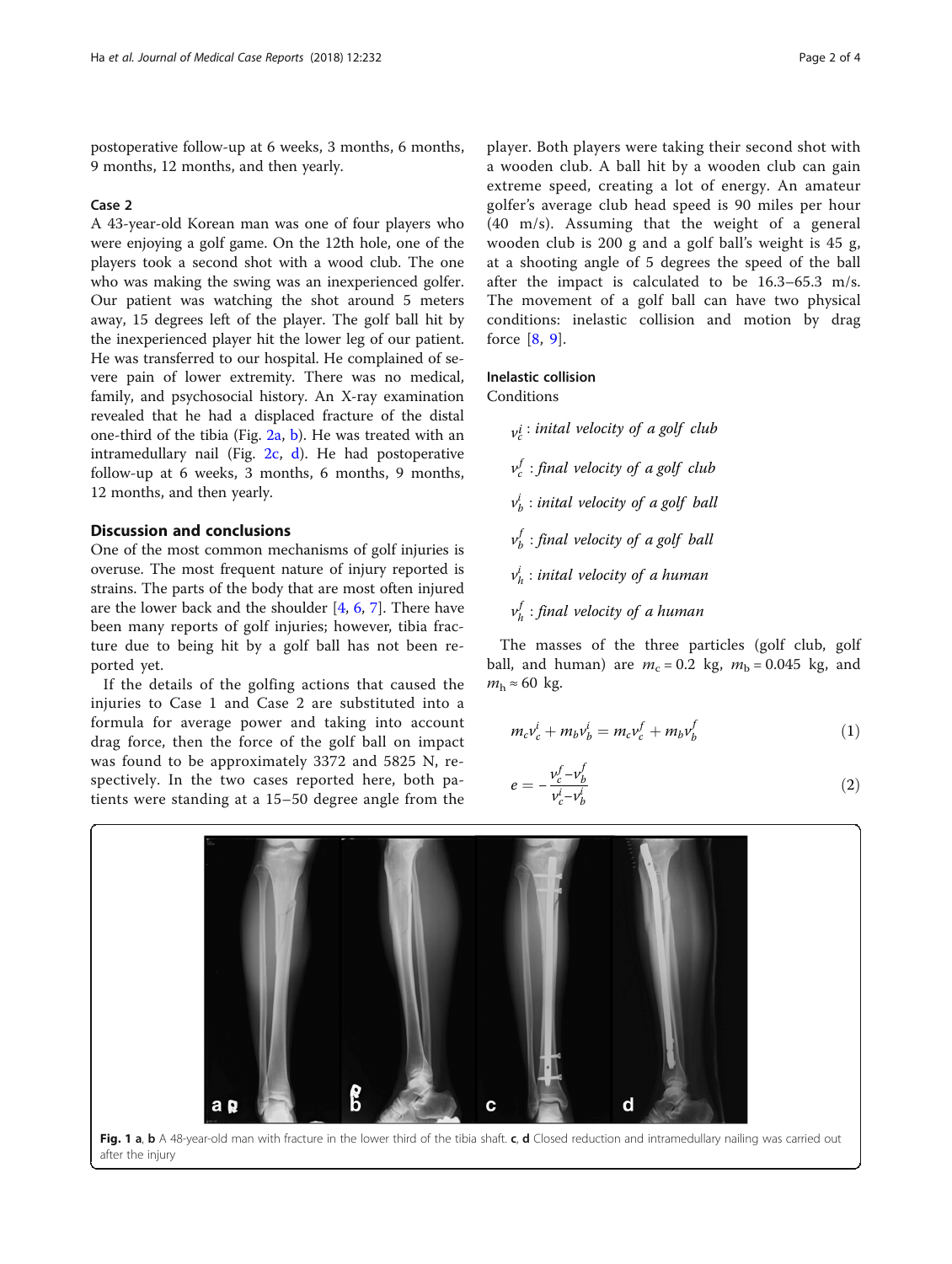<span id="page-2-0"></span>The example gives a restitution coefficient of ball:  $e =$ 0.85. Put the coefficient into Eq. ([2\)](#page-1-0) and solve the simultaneous equation.

$$
v_b^f = \frac{m_c v_c^i (1+e)}{m_c + m_b}
$$
  
= 
$$
\frac{0.2 \times 40(1+0.01)}{0.2 + 0.045}
$$
  

$$
\approx 60.40 (m/s^2)
$$
 (3)

The ball moves at a constant velocity for the *x*-axis. The time for flight of the ball is:

$$
t_1 = \frac{5m}{v_b^f \cos \theta} = 0.082s
$$
 (4)

$$
t_2 = \frac{10m}{v_b^f \cos\theta} = 0.165s
$$
 (5)

For the above time, some of the air resistance is negligible. We can use the final velocity of the first collision  $v_{b2}^i = v_b^f \cos\theta$ . Therefore, the initial velocity of the golf<br>ball in the second collision becomes ball in the second collision becomes

$$
v_{b2}^f = \frac{(m_b - e^t m_h)v_{b2}^i}{m_b + m_h} \tag{6}
$$

 $= -18.06.$  (7)

Assuming that the mass of a human is 60 kg, the inelastic collision coefficient e' is 0.3, and  $\cos\theta \approx 1$ .

e' can be induced from the following definition;

$$
e' = \frac{|\Delta v_f|}{|\Delta v_i|} = \sqrt{\frac{h_f}{h_i}}.\tag{8}
$$

If we drop a golf ball at the height of h reference to the ground, the distance of the ball after collision is quite short. Therefore, the collision coefficient of the second collision is less than that for the first one. The difference of the momentum  $\Delta p_{ball}$  equals the impulse,

$$
\Delta p_{ball} = 0.045 \times \{60.40 - (-18.06)\} = 78.47
$$
 (9)

$$
\Delta p_{ball} = F_{avg} \times \Delta t \tag{10}
$$

We cannot calculate the collision time because an experiment is required for such a measurement. If we assume that the collision time is the same as that in the first collision,  $\Delta t = 0.5$ ms.

$$
F_{avg} = \frac{3.53}{0.5 \times 10^{-3}} = 7062N
$$
 (11)

## Consider the drag force

If we consider the air resistance, there is a drag force  $(D=\frac{1}{2}C\rho A v^2)$  against the movement of a particle.

$$
F = ma = -D \tag{12}
$$

$$
ma = -\frac{1}{2}C\rho Av^2\tag{13}
$$

$$
\frac{1}{v^2}\frac{dv}{dt} = -\frac{b}{m}, \left(b = \frac{1}{2}C\rho A\right)
$$
\n(14)

$$
\int_0^{t^*} \frac{1}{v^2} \frac{dv}{dt} = \int_0^{t^*} -\frac{b}{m} dt
$$
 (15)